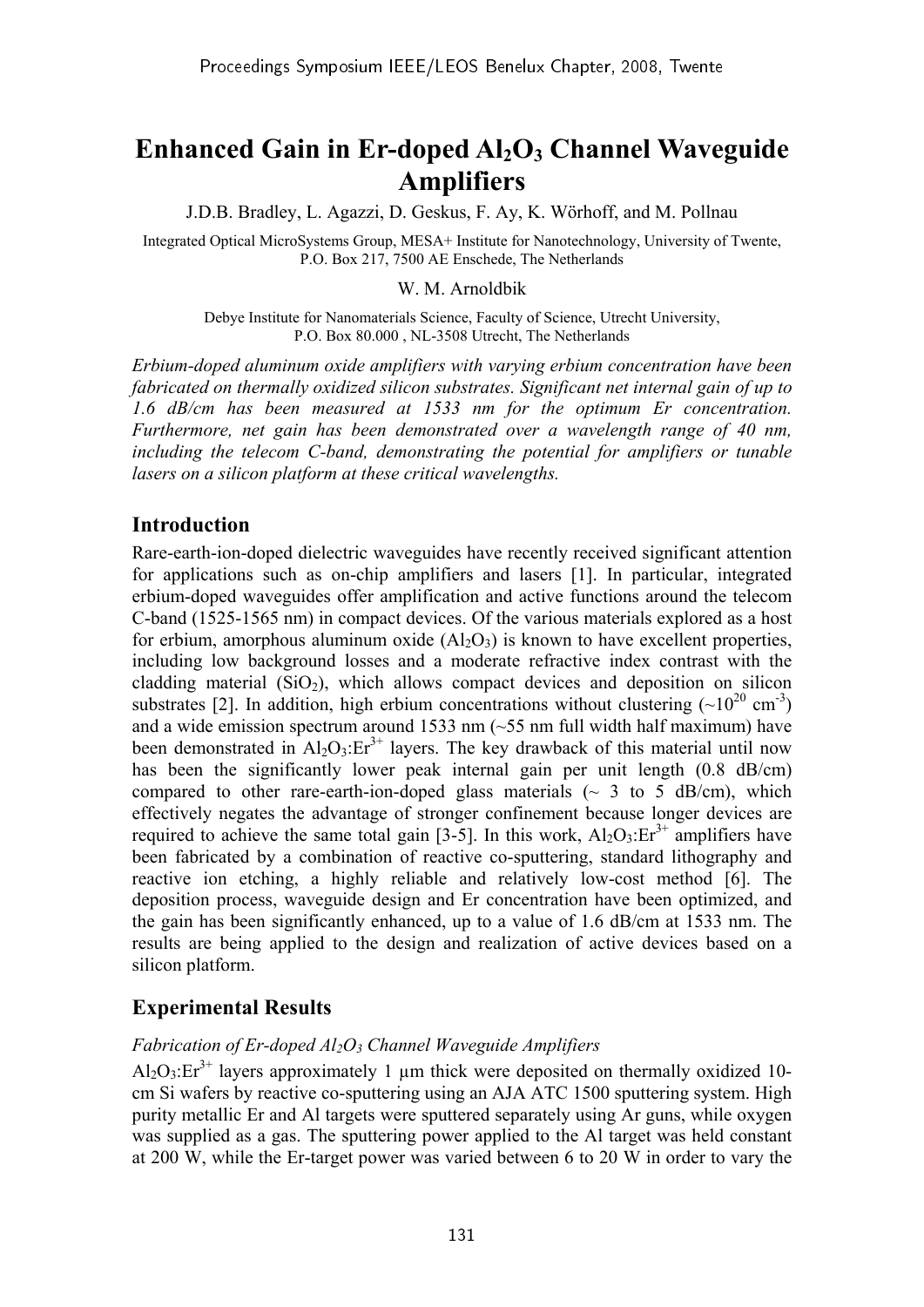Er concentration. The Er concentration, which is uniform throughout the layer, was determined by Rutherford Backscattering Spectroscopy (RBS). Fig. 1 shows the resulting Er concentration versus sputtering power applied to the Er target. Layer thicknesses and refractive index were measured in the centre of the wafer by the prism coupling method. The layer thickness has been shown to be highly uniform  $(\pm 1.4 \%)$ within a radius of 3 cm from the center of the wafer, while the refractive index varied slightly  $(1.648 \pm 0.008$  at 1550 nm), increasing with Er concentration. In order to investigate the background losses and the absorption at the pump and the signal wavelengths, the optical propagation losses were measured at 633 nm, 977 nm, 1320 nm and 1533 nm by the moving prism method. Low background losses were observed at 633 nm and 1320 nm in all the films, indicating the excellent repeatability of the deposition process, while the absorption at both 977 nm and 1533 nm increased with Er concentration, as expected. The results are shown in shown in Fig. 2.



Fig. 1. Er concentration vs. Er target sputtering power (data points) and polynomial fit (dashed line)



Fig. 2. Optical propagation loss as a function of Er concentration. The lines are a guide for the eye.

Straight channel waveguides with a width of 4.0 µm and etch depths varying from 40 to 100 nm were fabricated in the layers The etch depth, layer thickness and waveguide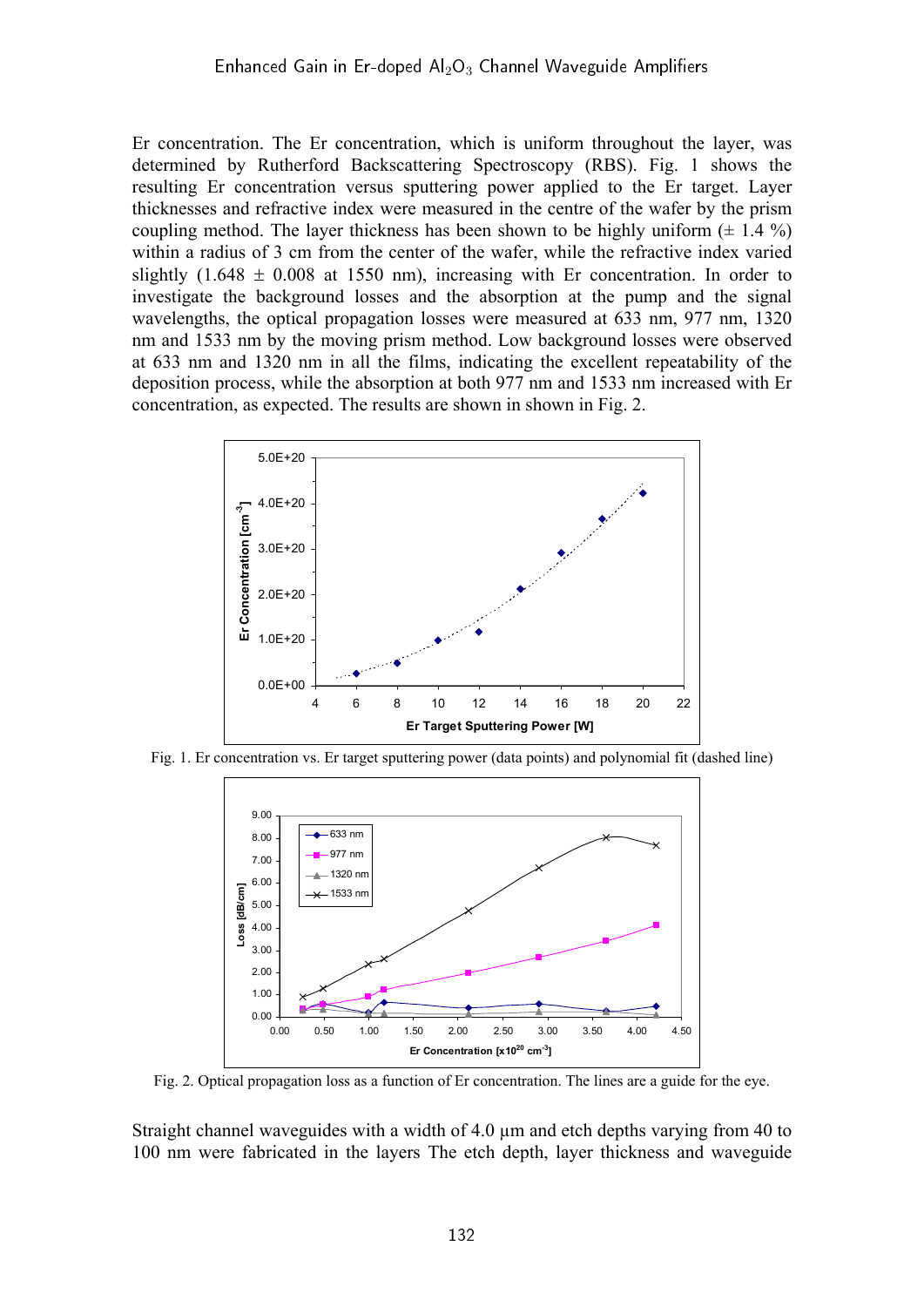width were selected to ensure strong confinement of the propagating optical signal within the uniformly doped  $Al_2O_3:Er^{3+}$  layer ( $\geq 85\%$  at 1533 nm) and single mode behaviour with excellent overlap of both signal and pump modes. The samples were cleaved to lengths varying from 5.4 to 6.35 cm.

### *Gain*

The small-signal net internal gain of the different samples was investigated by simultaneously launching 977 nm pump light and 1533 nm signal light into the waveguide and coupling out via lenses. A lock-in detection and a silicon filter were used to separate the signal from the residual transmitted pump light collected at the output of the waveguide. The propagation loss at the signal wavelength was subtracted from the signal enhancement measured in this manner in order to calculate the net internal gain in the channel waveguide. The propagation loss in the channel waveguide was assumed to be the same as the slab loss due to the relatively shallow etch depths, which are expected to introduce very little extra scattering loss as the signal propagates in the channel waveguide [6], and very similar confinement factors of the optical mode within the  $Al_2O_3$ :  $Er^{3+}$  layer in both the slab and the channel waveguide case. The results for a calculated launched pump power of  $(155 \pm 5)$  mW and varying Er concentration are shown in Fig. 3a. The launched pump power was estimated by measuring the pump power supplied from a tunable Ti:Sapphire laser operating at 977 nm at the waveguide input and multiplying by the simulated overlap integral of the waveguide mode and the approximately Gaussian pump beam and taking into account the Fresnel reflection at the facet. Although the waveguide length varies by about 1 cm, this gives a reasonable comparison of the maximum gain which would be achievable for each concentration using readily available low-cost laser diode pumping. The optimum Er concentration lies around  $1.2 \times 10^{20}$  cm<sup>-3</sup> where net gain of up to 1.6 dB/cm was observed, about twice the previously reported maximum value [3]. In addition, significantly higher gain was observed across the entire C-band. The results for varying launched pump power for the optimum sample are shown in Fig. 3b. Above the optimum concentration reabsorption of the pump light and energy-transfer upconversion appear to play an important role. These effects are currently under investigation.

# **Conclusions**

Gain of up to 1.6 dB/cm has been demonstrated in an  $Al_2O_3$ : $Er^{3+}$  waveguide, making this technology competitive with other rare-earth-ion-doped glass waveguide devices. The optimum Er concentration was found to be around  $1.2 \times 10^{20}$  cm<sup>-3</sup>.

# **Acknowledgment**

This work was supported by funding through the European Union's Sixth Framework Programme (Specific Targeted Research Project "PI-OXIDE", contract no. 017501).